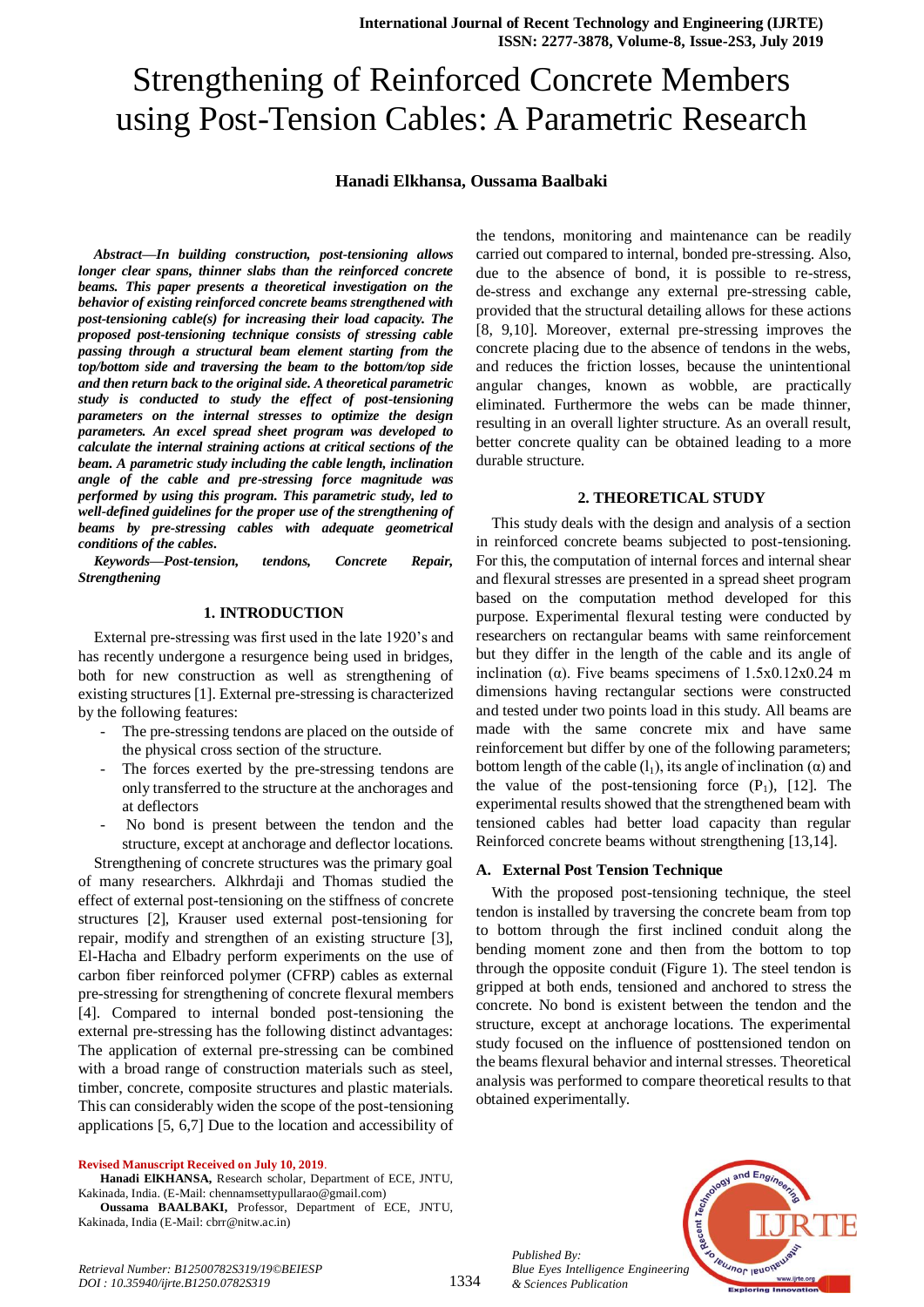The post-tensioning tendon is placed partially inside the cross section of the structure near the supports and externally closed to the bottom in the bending zone. The beam is stressed by the applied external forces resulting from anchors reactions transferred to the beam prior to applying any bending static load (2P). The inclined reaction forces  $(P_1)$  are decomposed into horizontal and vertical components at the anchors locations (Figure 1). For equilibrium of the system, a line uplift load at the contact of the tendon with the beam is developed to be in equilibrium with the vertical components  $(P_1sin\alpha)$ 

#### **B. Analytical Analysis of Post-Tensioned R.C Beams**

Under this topic we design a post-tensioned reinforced concrete beam. Based on the rules and theories of the structural reinforced concrete design different equations and formulas are created to be used later in an excel spread sheet program to make a parametric study, also this program enables us to use more than one cable in the same position and many cables in different positions. Figure 2 shows the reinforcement details and beams cross sectional dimensions that will be used in the parametric study noting that the span length and the bottom cable length  $(L_1/2)$  will vary depending on the case to be studied. Noting that concrete of 35 MPa compressive strength and grade 60 rebars with 8 mm stirrups spaced by 120 mm were used in the calculation.





Maximum moment at mid span:

$$
M_{\text{max}} = Q\frac{L}{2} - p_1 \sin \alpha \left(x_1 + \frac{l_1}{2}\right) - p_2 \sin \beta \left(x_2 + \frac{l_2}{2}\right) - \frac{Wl^2}{8} + \frac{2p_1}{l_1} \sin \alpha \left(\frac{l_1^2}{8}\right) + \frac{2p_2}{l_2} \sin \beta \left(\frac{l_2^2}{8}\right)
$$
  
Normal Stresses in Concrete and Steel

Transformed section:

*c*

$$
A_s = \frac{\pi}{4} D_{bar}^2 \times number
$$

Assume all tensile forces are carried by the steel rods  $\frac{E_s}{E_c}$  $n_1 = \frac{E_s}{E}$ 

The transformed steel and cables area are:  $n_1 A_s$ ,  $n_2 A_{\text{cable}}$ 

Where 
$$
A_{cab} = 4 \frac{\pi}{4} \varphi_c^2
$$
,  $n_2 = \frac{E_{cables}}{E_c}$  and Neutral axis:  $\Sigma M_{\omega N.A} = 0$ 

$$
bx\left(\frac{x}{2}\right) - n_1A_s(d-x) - n_2A_{cab}\left(h + \frac{\varphi_{cab}}{2} - x\right) = 0
$$

$$
\Delta = \sqrt{b^2 - 4ac}, ax^2 + bx + c = 0
$$

Moment of inertia:

$$
I = \frac{1}{3}bx^{3} + n_{1}A_{s}(d - x)^{2} + n_{2}A_{cab}\left(h + \frac{\varphi}{2} - x\right)^{2}
$$

Maximum stress in concrete: (due to M)

$$
\sigma_c = \frac{M}{I} y_t < \sigma_{\text{all.c}}
$$

Stress in steel:

$$
\sigma_s = n_1 \frac{M}{I} y_b < \sigma_{all.s}
$$

Stress in cables:

$$
\sigma_{cab} = n_2 \frac{M}{I} y_{bc} < \sigma_{all, cab} \quad y_{bc} = h + \frac{\varphi_{cab}}{2} - x
$$

Normal stress due to normal force in mid section (Fig.2):  $p_1 \cos \alpha + p_2 \cos \beta$ 



#### **3. PARAMETRIC RESULT**

A parametric study was performed using an excel spread sheet program based on the computation method. The study covered the variation of the following parameters: the cable length, the angle of inclination  $\alpha$  and the pre-stressing force in the cable.

#### **The Input Data of the Program**

|  |  |  | Table 1 - Input data used for calculation |
|--|--|--|-------------------------------------------|
|--|--|--|-------------------------------------------|

| L            | Span of the beam                              |
|--------------|-----------------------------------------------|
| b            | width of the beam                             |
| h            | thickness of the beam                         |
| wd           | dead load                                     |
| wl           | live load                                     |
| $f_{\rm cu}$ | ultimate compressive strength of the concrete |
| $f_{\rm v}$  | yield stress of the steel                     |
| УC           | material safety factor for concrete           |
| ΨS           | material safety factor for steel              |

nd Eno

**Veu VOL IENO** 

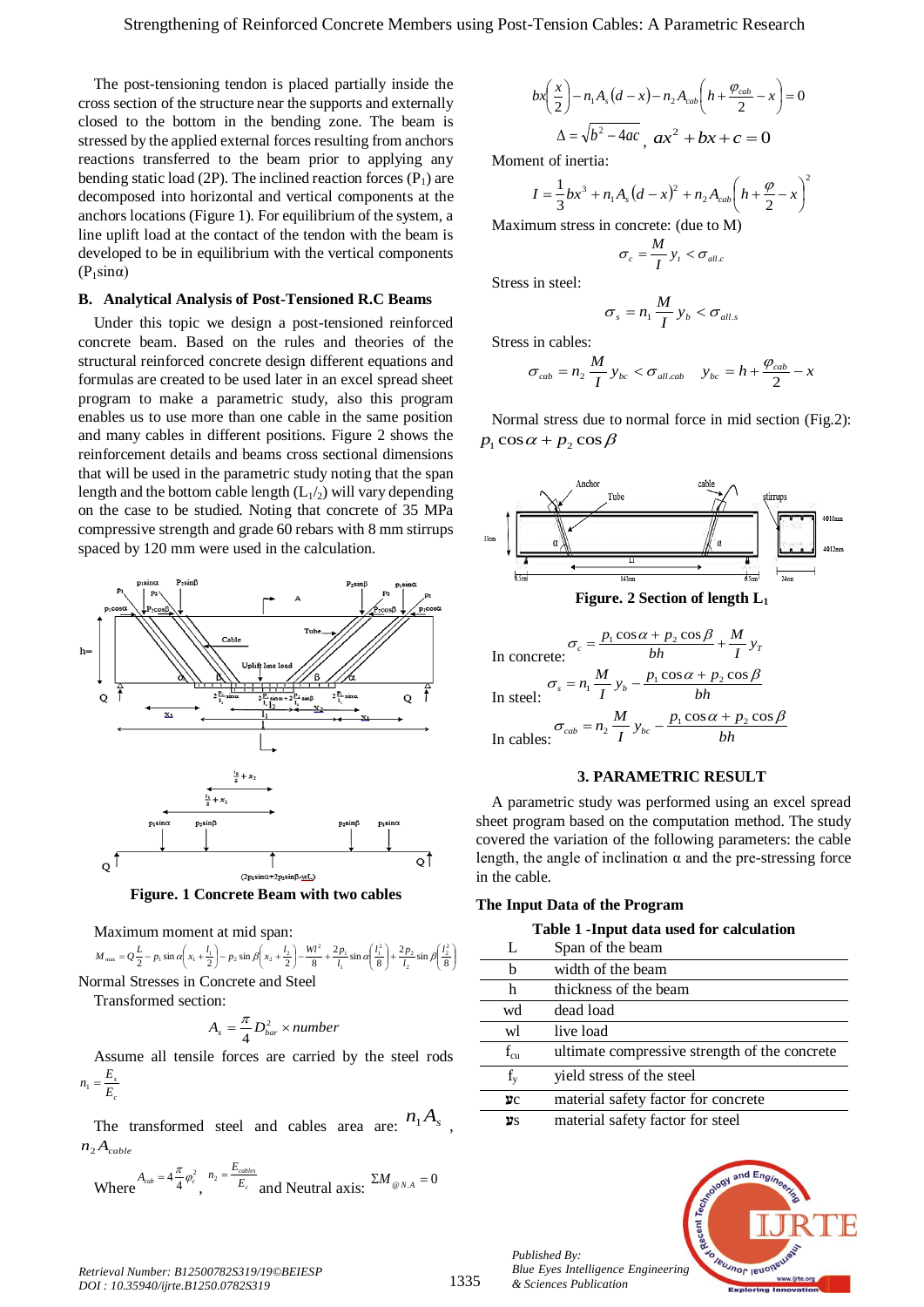### **Strengthening Of Reinforced Concrete Members Using Post-Tension Cables: A Parametric Research**

| іхнал                    | value unier with the unierent types of steel   |  |
|--------------------------|------------------------------------------------|--|
| D                        | diameter of the steel bars                     |  |
| $n: no$ of               | number of the steel bars                       |  |
| bars                     |                                                |  |
| $E_{s}$                  | of elasticity<br>of<br>modulus<br>the<br>steel |  |
|                          | reinforcement                                  |  |
| $\rm E_c$                | modulus of elasticity of the concrete          |  |
| У                        | position of fibers from the neutral axis       |  |
| $P_1$                    | Pre-stressing force in the cable1              |  |
| $\alpha$                 | inclined angle of the cable 1                  |  |
| $l_{1/2}$                | horizontal length of cable 1/2                 |  |
| $E_{\text{cable}}$       | modulus of elasticity of the cable             |  |
| $\varphi_{\text{cable}}$ | diameter of the cable                          |  |
| N cab.                   | Number of the cables                           |  |
| $M_1$                    | bending moment at a certain section            |  |
| min                      | minimum diameter of the duct                   |  |

# Rmax value differ with the different types of steel

# **A. Effect of the Cable length on the Bending moment at mid span**

In this part, the angle of inclination  $\alpha$  was kept constant, the pre-stressing force in the second cable was assumed to be 0, and different values of the ratio  $L_1/L$  were used.

L is constant and  $L_1/L$  varies

The load  $P_1$  varies from 0 to 10 ton was used for different cases. The mid-span moment versus pre-stressing force curve is shown in Figure 3.

L=4m,  $\alpha$ =45, P<sub>2</sub>=0

Case 1: L<sub>1</sub>/L=0.2, Case 2: L<sub>1</sub>/L=0.4, Case 3: L<sub>1</sub>/L=0.6, Case 4:  $L_1/L=0.8$ , Case 5:  $L_1/L=1$ 



**Figure 3 Moment versus Pre-stressing force**

L varies and  $L_1/L$  is constant

The load P1 varies from 0 to 10 ton for the cases 1  $& 2$ , and from 0 to 20 ton for case 3, then from 0 to 25 ton for the cases 4 & 5 as shown in Figure 4.

#### . L<sub>1</sub>/L=0.2  $\alpha$ =45, P<sub>2</sub>=0

Case1:  $L = 4m$ , Case2:  $L = 6m$ , Case3:  $L=8m$ , Case4:  $L=$ 10, Case 5:  $L = 12m$ .



**Figure 4 Moment versus Pre-stressing force**

# **B. Effect of inclination angle α on the moment at the mid span**

 $L_1/L=0.6$ , L is constant (L=4m) and P<sub>1</sub> varies:

Case 1;  $P_1 = 2t$ , Case 2;  $P_1 = 4t$ , Case: 3;  $P_1 = 6t$  Case 4;  $P_1 = 8$ , Case 5;  $P_1=10t$ ,  $P_1=4t$ ,  $P_1=6t$ ,  $P_1=8t$ ,  $P_1=10t$ 



**Figure 4 Moment versus inclination angle**

 $L_1/L=0.6$ , L is constant (L=6m) and  $P_1$  varies: Case 1;  $P_1 = 2t$  Case 2;  $P_1 = 4t$ , Case 3;  $P_1 = 6t$  Case 4;  $P_1 = 8t$ , Case 5;  $P_1=10t$ , (Figure 5)



**Figure 5 Moment versus inclination angle**

nd Eng<sub>i</sub>

**Veuunor leud** 

*Published By: Blue Eyes Intelligence Engineering*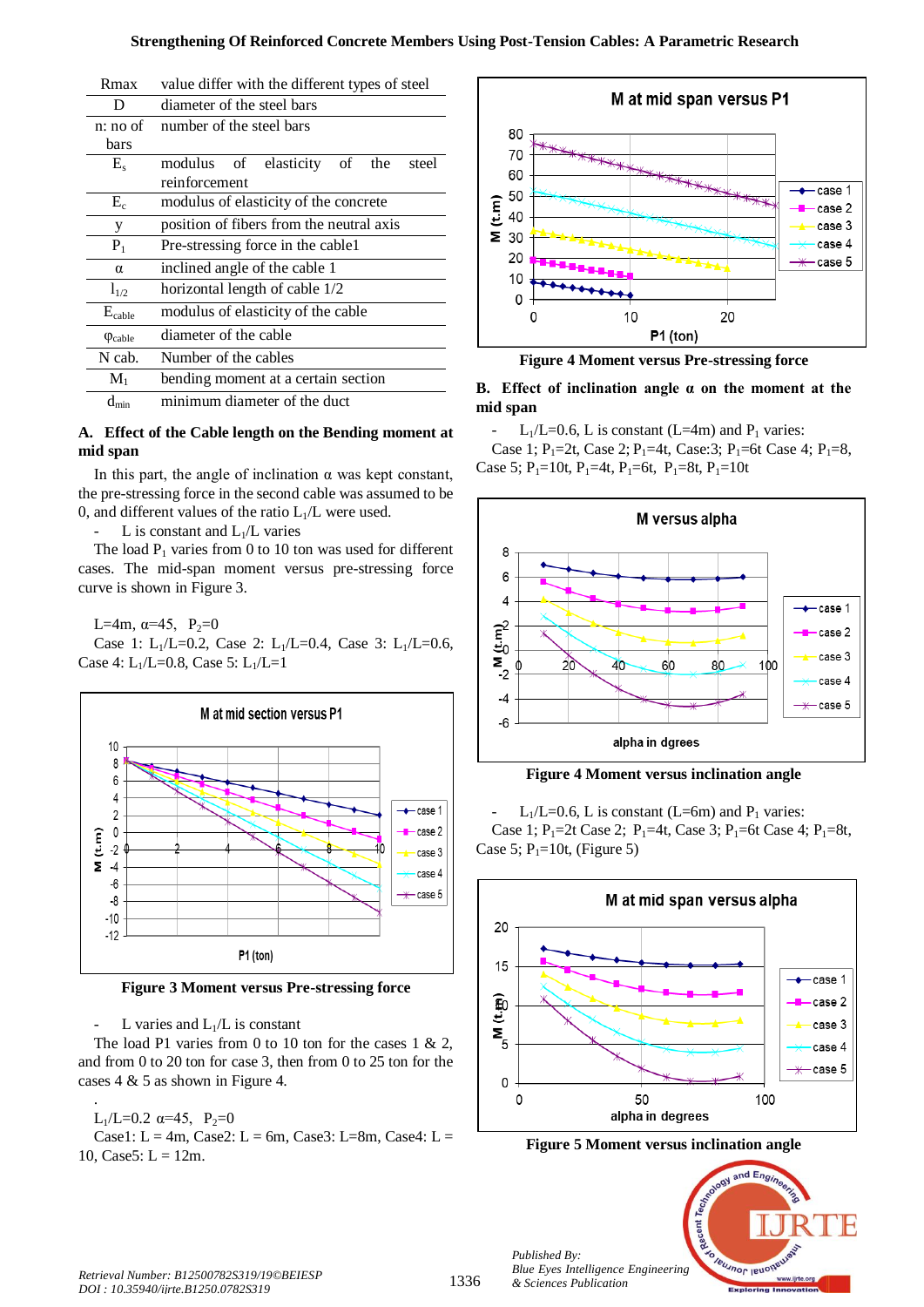$L_1/L=0.6$ , L is constant (L=10m) and P1 varies: Case 1;  $P_1$ =5t Case 2;  $P_1$ =10t, Case 3;  $P_1$ =15t Case 4;  $P_1 = 20$ , Case 5;  $P_1 = 20t$ , (Figure 6)



**Figure 6 Moment versus inclination angle**

# **C. Effect of the ratios P2/P1 on the moment at the mid span**

*(case of 2 cables),*  $L_2/L_1$  *<i>and P*<sub>1</sub>+*P*<sub>2</sub>*= constant, P*<sub>2</sub>*/P*<sub>1</sub> *is variable), L1/L=0.6 & P1+P<sup>2</sup> = 6t, α = β=60<sup>0</sup> , (Figure 7,8)*  $P_2/P_1 = 0.5$ 



**Figure 7 Reduction in Moment at mid-section**

 $P_2/P_1 = 1.5$ 



**Figure 8 Reduction in Moment at mid-section**

### **CONCLUSION**

The major results obtained from this parametric study are summarized as follows:

- 1. The study developed new simplified and accurate computation method allowing to enhance the flexural strength.
- 2. The study led to well-defined guidelines for the proper use of the strengthening of beams by pre-stressing cables with adequate length and angle.
- 3. All the beams with post-tensioned cable admit a better performance in terms of ductility and capacity when the ratio L<sub>1</sub>/L>0.6, and the angle of inclination α satisfies the following  $45^{\circ} \le \alpha \le 65^{\circ}$ .

For the same length of the beam L, and same  $\alpha$ , we notice that as  $L_1/L$  increases, the required jacking force in the cable  $(P_1)$  will decrease to reduce the moment at the mid-span.

#### **REFERENCES**

- 1. A.F.Daly and W. Witarnawan, "Strengthening of bridges using external post-tensioning" , Road Research Development Project, Published Paper PA 11, East 97, Seoul, Korea, 29-31 October 1997.
- 2. Tarek Alkhrdaji, and Jay Thomas, "Structural Strengthening Using External Post-Tensioning Systems" 2018.
- 3. Larry Krauser, "Repairs, Modifications, and Strengthening with Post-tensioning" July 2006.
- 4. Refaat El-Hacha and Mamdouh El-Badry, "Strengthening Concrete Beams with Externally Pre-stressed Carbon Fiber Composite Cables: Experimental Investigation" December 2006.
- 5. Edward G.Nawy, "Pre-stressed concrete (A fundamental approach)", fifth edition.
- 6. R.C. Hibbler, "Structural Analysis", sixth edition.
- 7. Ferdinand P.Beer, E.Russel Johnston and John T.Dewolf, "Mechanics of materials".
- 8. United States Department of Transportation-Federal Highway Administration-Infrastructure, "Post-tensioning Tendon, Installation and Grouting Manual".
- 9. American Concrete Institute, "Building Code Requirements for Reinforced Concrete (ACI 318-99) and commentary (ACI 318R-99)" ACI 318-99, Farmington Hills, Michigan.
- 10. Antoine E. Naaman, Prestressed Concrete Analysis and Design Fundamentals. Second Edition, Ann Arbor, Michigan 48109-2125, USA (2004).
- 11. Keven Q. Walsh and Yehya C. Kumara, " Behavior of Un-bonded Post-Tensioning anchoring Systems Under Monotonic Tensile Loading", PTI Journal, Winter 2010.
- 12. Oussama M, Baalbaki, "A Practical Strengthening Scheme of Reinforced Concrete Beams Using Post-Tensiong Tendons", European Journal of Scientific Research,2010 ISSN 1450-216X
- 13. Mona Sabra, Oussama Baalbaki, Yehia Temsah, Zaher Abou Saleh, Repair of Pre-stressed Concrete Beams using Coupler and Pre-stressed Strands, International Conference on Engineering and Architecture, Nov 2018, Alanya, Turkey
- 14. M. Y. Sabra, Y. A. Temsah, O. M . Baalbaki, Z. Abou. Saleh, International Journal of Civil Engineering and Technology (IJCIET), Volume 9, Issue 10, October 2018, pp. 427–440, Article ID: IJCIET\_09\_10\_044
- 15. http://www.iaeme.com/ijciet/issues, ISSN Print: 0976-6308 and ISSN Online: 0976-6316



*Published By:*

*& Sciences Publication*